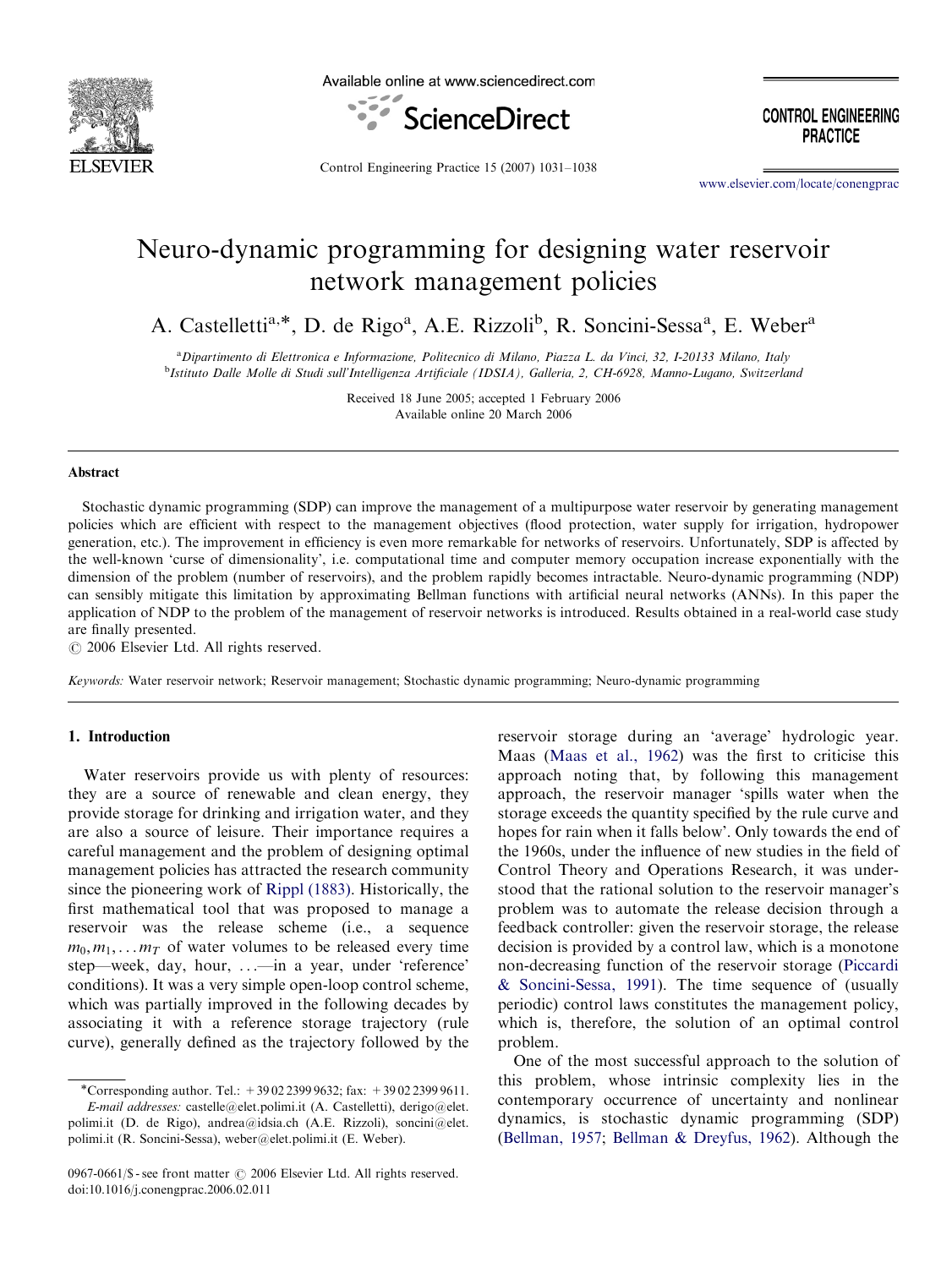SDP's underlying idea of a sequential decision-making process had already been suggested by [Masse \(1946\),](#page--1-0) the first known application of dynamic programming to reservoir management, in the deterministic version, is due to [Hall and Buras \(1961\).](#page--1-0) Since then, the popularity of the SDP approach has been increasing, and in 1989 it was found to be the most common optimisation technique for reservoir networks ([Esogbue, 1989](#page--1-0)). Up to the 1980s, almost all the documented works dealt with the operation of single hydropower reservoirs and totally ignored stochasticity (see among the others [Fults & Hancock,](#page--1-0) [1972; Hall, 1968; Heidari, Chow, Kokotovic, & Meredith,](#page--1-0) [1971; Trott](#page--1-0) & [Yeh, 1973; Turgeon, 1981\)](#page--1-0). Only later on, thanks to the rapid increase in computer performances, stochasticity and multipurpose reservoir networks were considered (see the review papers of [Yakowitz, 1982; Yeh,](#page--1-0) [1985,](#page--1-0) and the contributions of [Gilbert & Shane, 1982;](#page--1-0) [Read, 1989; Hooper, Georgakakos,](#page--1-0) [& Lettenmaier, 1991;](#page--1-0) [Vasiliadis & Karamouz, 1994; Tejada-Guibert, Johnson,](#page--1-0) & [Stedinger, 1995; Soncini-Sessa, Castelletti,](#page--1-0) & [Weber, 2001\)](#page--1-0).

Unfortunately, SDP is very sensible to increases in the dimensionality of the problem, i.e. adding reservoirs generates an exponential increase in the time required to find a solution to the recursive Bellman equation, which is the core of any SDP algorithm. This problem was named the 'curse of dimensionality' by Bellman himself and it prevented the application of the methodology to real-world water systems consisting of more than two or three reservoirs. This was only a partial limitation of the methodology, since most reservoirs were managed independently, given that the main objective was the maximisation of power production. Sometimes, irrigation was accounted for, but other objectives, such as environmental flows, rarely entered in the picture.

Recently, Integrated Water Resources Management [\(IWRM-GWP, Global Water Partnership, 2000, 2003](#page--1-0)) has been proposed as an emerging alternative to the reductionist and top-down approach that was central to water resource management in the last century. One of the main aims of the IWRM is to efficiently manage the water resource, while caring for the interests of all involved parties: from the socio-economical entities (economical sectors, local population, resource managers), administrative entities (countries, states, provinces, districts), to hydrological and ecological entities (catchments and ecosystems). Public participation and stakeholder involvement across sectors and administrative levels at the catchment scale are inherently connected to river basin and reservoir management: there is a wide consensus that managing water resources as if they were watertight compartments, without sharing information and decisions, is inefficient and it might result unsustainable on the long term. The implication of IWRM is that SDP is confronted with a new class of problems which it cannot solve and new tools and methodologies are therefore required, since it is no longer possible to design the optimal management policy by considering the optimisation of single reservoirs as independent units, the entire basin must be considered instead ([World Commission on Dams, 2000\)](#page--1-0).

In the past decades many methods have been devised in order to overcome such SDP's limitations. [Turgeon \(1981\)](#page--1-0) proposed the decomposition of a n-reservoirs control problem in  $n$  subproblems of two reservoirs, of which one is a reservoir of the original problem, while the other represents all the downstream reservoirs. In this way, the computational time grows up only linearly with the number of reservoirs. [Saad, Turgeon, Bigras, and Duquette](#page--1-0) [\(1994\)](#page--1-0) aggregated the whole reservoir network in a single storage unit, controlled by a vector of controls. [Archibald,](#page--1-0) [McKinnon, and Thomas \(1997\)](#page--1-0) suggested again a decomposition technique, where each subproblem included three reservoirs: a reservoir of the original problem and two other reservoirs representing the remaining downstream and upstream reservoirs, respectively. Thanks to this decomposition, the computational complexity turns out to be a quadratic function of the state dimension.

Yet, all these approaches drastically simplify the system topology and, therefore, they may be applied only in a limited number of circumstances. Moreover, by implicitly assuming the reservoir units as the only responsible of the state dimension, they are practically useless when the problem includes other system components (catchment, irrigation district, etc.), for which a dynamic description would be the best option. The most conceptually flexible approach has been proposed by [Nardini, Piccardi, and](#page--1-0) [Soncini-Sessa \(1994\)](#page--1-0), who developed an heuristic control scheme (partial open-loop feedback control) based on the approximation of the off-line control problem with a sequence of simpler on-line problems, for which, however, a detailed and accurate description of the stochastic parts of the system is required.

Another approach to tackle the 'curse of dimensionality' has been to remove nonlinearities and thus to reduce the original problem to a linear one, for which more efficient solution algorithms exist. Unfortunately, this approach is mainly valid for very large reservoirs, where saturation effects (reservoir full or empty) are extremely rare. [Georgakakos and Marks \(1987\)](#page--1-0) tried to avoid this proposing the extended linear quadratic Gaussian method, an approach based on Pontriagyn's maximum principle, which is not affected by the dimensionality problem, but it requires the cost function to be quadratic. However, when dealing with multiple uses and stakeholders this hypothesis becomes often impossible to satisfy because of the difference in the shapes of the objectives associated with the different water uses and stakeholders.

In conclusion, SDP is still the approach with the greatest flexibility, since it does not require stringent hypotheses on the shape of the objective functions, but it is now confronted with the requirement of the increase in the dimension of the problems. In this paper we propose a solution based on the application of neuro dynamic programming (NDP), an approach recently proposed by [Bertsekas and Tsitsiklis \(1996\)](#page--1-0) and based on the functional